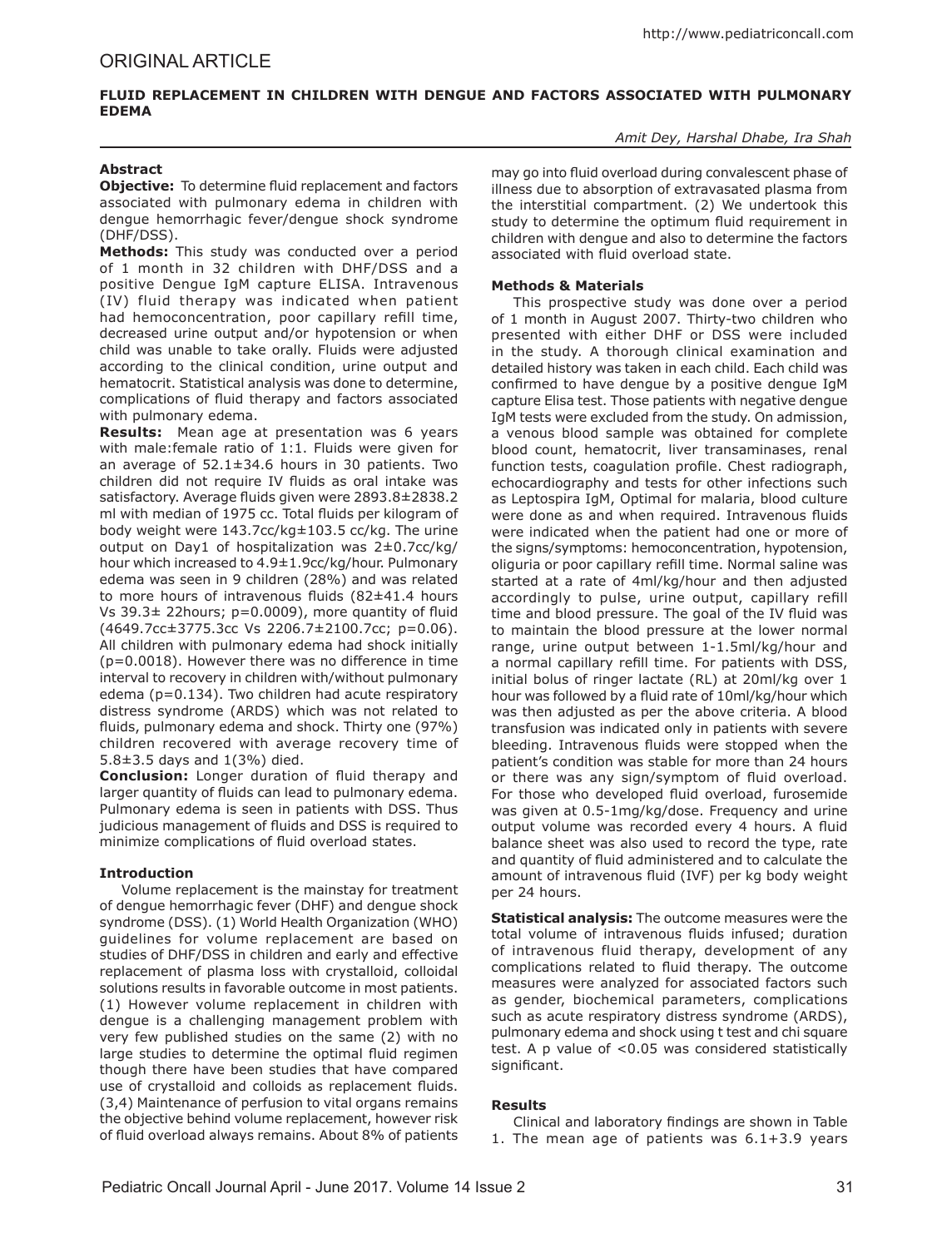# **Table 1a: Clinical and laboratory findings of children with DHF/DSS**

| <b>Parameter</b>              | Mean $\pm$ SD     |  |  |
|-------------------------------|-------------------|--|--|
| Fever (days)                  | $7.7 + 4.9$       |  |  |
| Platelets (cells/cumm)        | $105100 + 75600$  |  |  |
| SGOT (IU/L)                   | 182.6 $\pm$ 278.3 |  |  |
| SGPT (IU/L)                   | $84.9 + 121.4$    |  |  |
| PTT (sec)                     | $46.5 + 27.1$     |  |  |
| PT (sec)                      | $15.4 + 3.0$      |  |  |
| Packed cell volume            | $34.5 \pm 7.2$    |  |  |
| Hemoglobin (gm/dl)            | $10.9 \pm 2.5$    |  |  |
| White cell count (cells/cumm) | $7830 + 4310$     |  |  |

# **Table 1b: Clinical and laboratory findings of children with DHF/DSS**

| <b>Parameter</b>     | N(%)        |
|----------------------|-------------|
| Fever (days)         | 32 (100%)   |
| Thrombocytopenia     | 25 (78.1%)  |
| Elevated SGOT        | 26 (81.5%)  |
| <b>Elevated SGPT</b> | 24 (75%)    |
| Prolonged PTT        | 21 (65.6%)  |
| Prolonged PT         | 18 (56.5%)  |
| Hypotension          | 18 (56.5%)  |
| Hemoconcentration    | 14 (43.7%)  |
| Rash                 | 8(25%)      |
| Malena               | 10 (31.3%)  |
| Leucopenia           | $6(18.8\%)$ |
| Leucocytosis         | $5(15.6\%)$ |

# **Table 2: Clinical and Laboratory parameters with fluid therapy**

| <b>Factors</b>    | N        | <b>Fluid (hours)</b>               | P value | Fluids (cc/kg)                  | P value |
|-------------------|----------|------------------------------------|---------|---------------------------------|---------|
| <b>Sex</b>        |          |                                    |         |                                 |         |
| Male<br>Female    | 16<br>16 | 58.4 $\pm$ 44.2<br>$48.4 \pm 24.4$ | 0.53    | $149.5 + 129.5$<br>$138 + 72.9$ | 0.75    |
| Location          |          |                                    |         |                                 |         |
| Central Mumbai    | 14       | $57.9 + 40.9$                      | 0.4     | $178.5 + 103.3$                 | 0.36    |
| Central suburbs   | 5        | $45 + 15.1$                        |         | $118 + 86.6$                    |         |
| Western Mumbai    | 11       | $54.6 + 30.5$                      |         | $125 + 109.2$                   |         |
| Outstation        | 2        | $14 \pm 19.8$                      |         | $68.5 \pm 96.8$                 |         |
| Rash              | 8        | $65.8 + 54.3$                      | 0.19    | $184 + 124.3$                   | 0.21    |
| Malena            | 10       | $61 + 49.4$                        | 0.33    | $157 + 129$                     | 0.63    |
| Thrombocytopenia  | 24       | 54.7 $\pm$ 36.2                    | 0.43    | $158.6 \pm 99.5$                | 0.12    |
| Leucopenia        | 6        | $68 + 53.3$                        | 0.21    | 197.3 $\pm$ 124.4               | 0.16    |
| Leucocytosis      | 4        | $50.5 + 24.8$                      | 0.92    | 74.2 $\pm$ 79.2                 | 0.1     |
| Hemoconcentration | 14       | $64.3 + 42.3$                      | 0.09    | $180.4 + 113$                   | 0.09    |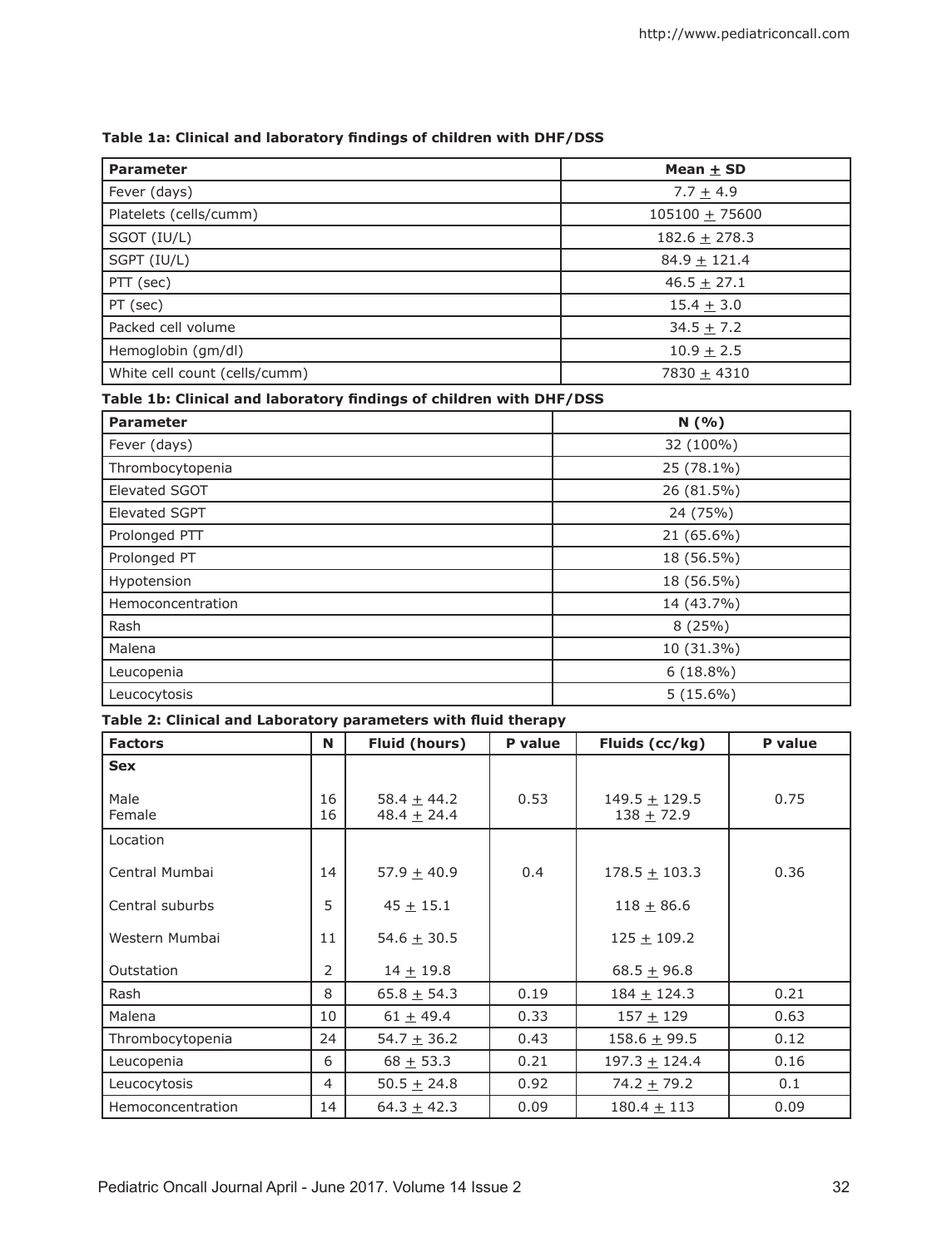with median of 7 years and range of 9 months to 12 years. Male: female ratio was 16:16. Fourteen children (43.8%) were located from Central Mumbai, 11 (34.4%) were from western suburbs, 5 (15.6%) were from central suburbs and 2 (6.2%) were from out station. Two (6.2%) patients had co-infection with malaria (one each had vivax and falciparum malaria) whereas 1 (3.1%) was co-infected with leptospirosis. Thirty (93.8%) required IVF therapy whereas 2 patients improved with oral intake of fluids. Twelve patients (37.5%) required RL boluses. The mean fluids given were  $143.7 \pm 103.5$ cc/kg with median of 136.5cc/kg. Total duration of fluids required were for  $52.1 \pm 34.6$  hours with median of 48 hours. Urine output at start of fluid therapy was  $2\pm0.7$ cc/kg/hour which increased to  $4.9 \pm 1.9$ cc/kg/hour on recovery. Seven (21.9%) patients required ionotropes whereas 6 (18.8%) patients required plasma transfusion and 5 (15.6%) patients each required blood and platelet transfusion. Thirty one (97%) patients recovered with average recovery time of  $5.8 + 3.5$  days and one patient (3%) died. Two patients (6.2%) each had ARDS and renal failure. Pulmonary edema was seen in 9 (28%) patients.

Factors affecting fluid therapy duration and volume are depicted in Table 2. There was no difference in fluid therapy per gender, location of residence, clinical and laboratory parameters. Patients with shock required more fluids as compared to those without shock  $(201.9 + 95cc/kg \text{ vs. } 68.9 + 54.9cc/kg; p < 0.0001)$  and those with pulmonary edema also received more total fluids as compared to those without pulmonary edema  $(4649.7\pm3775.3 \text{ cc vs. } 2206.7\pm2100.7 \text{ cc}; p=0.026).$ Patients with pulmonary edema also received longer duration of fluids (82 $\pm$ 41.4 hours vs. 39.3 $\pm$ 22 hours; p=0.0009) and those with shock also received longer duration of fluids  $(67.9 \pm 33.8$  hours vs.  $28.5 \pm 19.7$ hours;  $p=0.0011$ ). Fluid therapy volume ( $p=0.63$ ) and duration (p=0.06) had no relation with ARDS. Pulmonary edema was seen in 9 out of 18 patients (50%) with shock (p=0.002) and all these patients received fluids for more than 48 hours  $(p=0.03)$ . However in patients with pulmonary edema, there was no difference in number of days to recovery  $(7.4 \pm 5.3)$ days,  $p=0.134$ ).

#### **Discussion**

About 25 years ago, treatment of dengue with intravenous fluid replacement led to decrease in mortality from 20% to 2%. (5) In 1974, WHO recommended ringers lactate or isotonic saline solution for quick infusion and colloids 10-20 ml/kg/h to be substituted only in cases of profound shock. (6) Nimmanitya et al reported 487 cases of dengue shock syndrome out of which 61% were successfully treated with crystalloids (ringers lactate/acetate), 22% with colloids (dextran 40%) and 15% required blood transfusion. (7)

In management of patients with DSS, it is difficult to correct hypovolemia rapidly without volume overload. All infants must be treated as high-risk patients who require early intervention with colloids, as in older children with grade IV disease. (2) There has been much debate about the optimal means of fluid replacement in a number of diverse conditions, but there are no specified recommendations as such. (8) In several studies of patients with DSS, hemodynamic profile is stabilized faster with colloids than compared to crystalloids, Also they require less resuscitation volumes than crystalloids. Also crystalloids have shown an increase incidence of acute respiratory distress syndrome .because they have a considerable shorter intravascular resistance time than colloids and may precipitate pulmonary edema if the pulmonary microcirculation is also affected by systemic increase in capillary permeability. (9) Conversely there are also reports of increased mortality associated with usage of colloids (10) and vice versa. (11) There have been several autopsy cases of fatal dengue where pulmonary edema has been seen following excessive fluid resuscitation. (12) The cause of acute respiratory failure in DHF patients is usually caused by the administration of intravenous fluids too rapidly or for too long a period. Lum et al described acute respiratory distress syndrome in three patients with DHF with prolonged shock and tissue hypoxia when crystalloids were administered too rapidly. (13)

Colloids have a longer intravascular residence time than the crystalloids, and by increasing the colloid osmotic pressure, they may draw extravasated fluid back into the intravascular compartment. It has been estimated that 2–4 times the volume of crystalloids may need to be infused to achieve the same degree of resuscitation as in colloids. (14) However, in DSS the extra volume of crystalloid required to achieve adequate cardiovascular stability may exacerbate the ongoing fluid leakage and precipitate pulmonary edema. Although DHF in infants comprise less than 5% of all cases still mortality is more in infants compared to others. (15) The management of DSS is a balancing act between adequate resuscitation and overzealous replacement, often in circumstances where full monitoring cannot be done. (5) The present study emphasizes that intravenous fluids must be administered with special care to avoid fluid overload and thus pulmonary edema. This involves following established procedures for use of colloidal solutions and blood transfusions. Special emphasis needs to be given to infants with DHF/DSS who have developed severe complications like pulmonary edema.

### **Funding :** None

#### **Conflict of Interest :** None

#### **References :**

- 1. World Health Organization (WHO). Dengue and dengue hemorrhagic fever. Prevention and Control. Fact Sheet 117. 2nd Edition. Geneva. WHO Press. 1997
- 2. Nguyen TH, Nguyen TL, Lei HY, Lin YS, Le BL, Huang KJ, Lin CF, et al. Volume replacement in infants with dengue hemorrhagic fever/dengue shock syndrome. Am J Trop Med Hyg. 2006; 74: 684-91.
- 3. Wills BA, Nguyen MD, Ha TL, Dong TH, Tran TN, Le TT, et